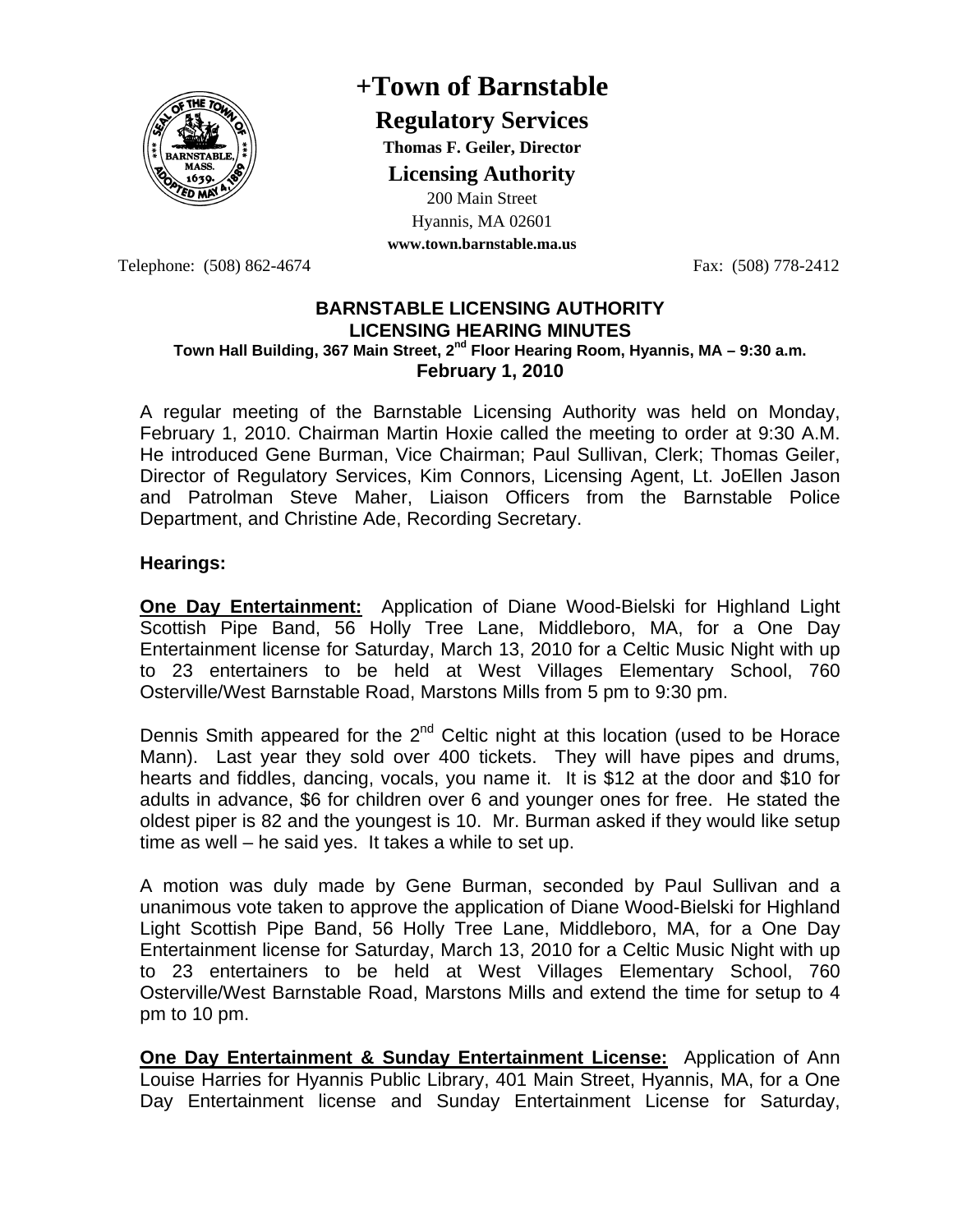February 13, 2010 and Sunday, February 14, 2010 for its  $34<sup>th</sup>$  annual Antique Show and Sale to be held at the Field House, Barnstable High School, West Main Street, Hyannis from 10 am to 5 pm each day.

Ann Marie Carlson appeared for the library. They are asking for the  $34<sup>th</sup>$  annual antiques show and sale. Sunday hours are 11-4 and they request a waiver of their fee.

A motion was duly made by Gene Burman, seconded by Paul Sullivan and a unanimous vote taken to approve the application of Ann Louise Harries for Hyannis Public Library, 401 Main Street, Hyannis, MA, for a One Day Entertainment license and Sunday Entertainment License for Saturday, February 13, 2010 and Sunday, February 14, 2010 for its  $34<sup>th</sup>$  annual Antique Show and Sale to be held at the Field House, Barnstable High School, West Main Street, Hyannis from 10 am to 5 pm Saturday and Sunday and that they have lesser hours on Sunday.

**One Day Beer & Wine Licenses (26):** Application of Christine Duren on behalf of Cotuit Center for the Arts, 4404 Route 28, Cotuit, for 26 One Day Beer & Wine Licenses for special events as follows in 2010:

| 2010 Kickoff Cultivation                 | Saturday  | 2/05/10  | 5 pm      |      |
|------------------------------------------|-----------|----------|-----------|------|
| Volunteer Appreciation/Orientation       | Wednesday |          | 2/10/10   | 7 pm |
| <b>Exhibit Celebrating Black History</b> | Saturday  | 2/13/10  | 4 pm      |      |
| Music Greg Abate                         | Saturday  | 2/13/10  | 8 pm      |      |
| Music Gr. Gritzbach                      | Saturday  | 2/20/10  | 8 pm      |      |
| Music Rebecca Parris                     | Saturday  | 2/27/10  | 8 pm      |      |
| Porgy & Bess                             | Friday    |          | 3/05/10   | 8 pm |
| Porgy & Bess                             | Saturday  | 3/06/10  | 4 pm      |      |
| Porgy & Bess                             | Saturday  | 3/06/10  | 8 pm      |      |
| Porgy & Bess                             | Sunday    |          | 3/07/10   | 2 pm |
| Exhibit Chamber/Sourcebook               | Saturday  | 3/13/10  | 4 pm      |      |
| Poetry/Chili Fest                        | Saturday  | 3/13/10  | $6:30$ pm |      |
| <b>Exhibit Evolution of Maritime Art</b> | Thursday  |          | 4/01/10   | 4 pm |
| Performance Love Letters                 | Friday    |          | 4/30/10   | 8 pm |
| Exhibit Pottery & Smoke                  | Saturday  | 5/01/10  | 4 pm      |      |
| Performance Love Letters                 | Saturday  | 5/01/10  | 8 pm      |      |
| Performance Love Letters                 | Sunday    |          | 5/02/10   | 4 pm |
| <b>Music Persuasions</b>                 | Friday    |          | 5/14/10   | 8 pm |
| Exhibit Mary Moquin                      | Saturday  | 6/05/10  | 4 pm      |      |
| Exhibit Americana Art                    | Saturday  | 7/03/10  | 4 pm      |      |
| Music Jonathan Edwards                   | Friday    |          | 7/23/10   | 8 pm |
| Exhibit CCftA Cotuit Alumni              | Thursday  |          | 8/05/10   | 4 pm |
| Exhibit Magyar/Campbell                  | Saturday  | 9/10/10  | 4 pm      |      |
| <b>Exhibit Culinary Art</b>              | Saturday  | 10/16/10 | 4 pm      |      |
| Arts & Souls Ball                        | Saturday  | 10/30/10 | 7 pm      |      |
| Exhibit Mbr/Stu/Fac                      | Saturday  | 11/26/10 | 4 pm      |      |

Christine Duren appeared for their application for events for the season for which alcohol will be offered. These are concerts and art exhibit openings and some special events. Mr. Burman asked if they have covered themselves for hours for opening and closing? She stated they are happy with the times as presented.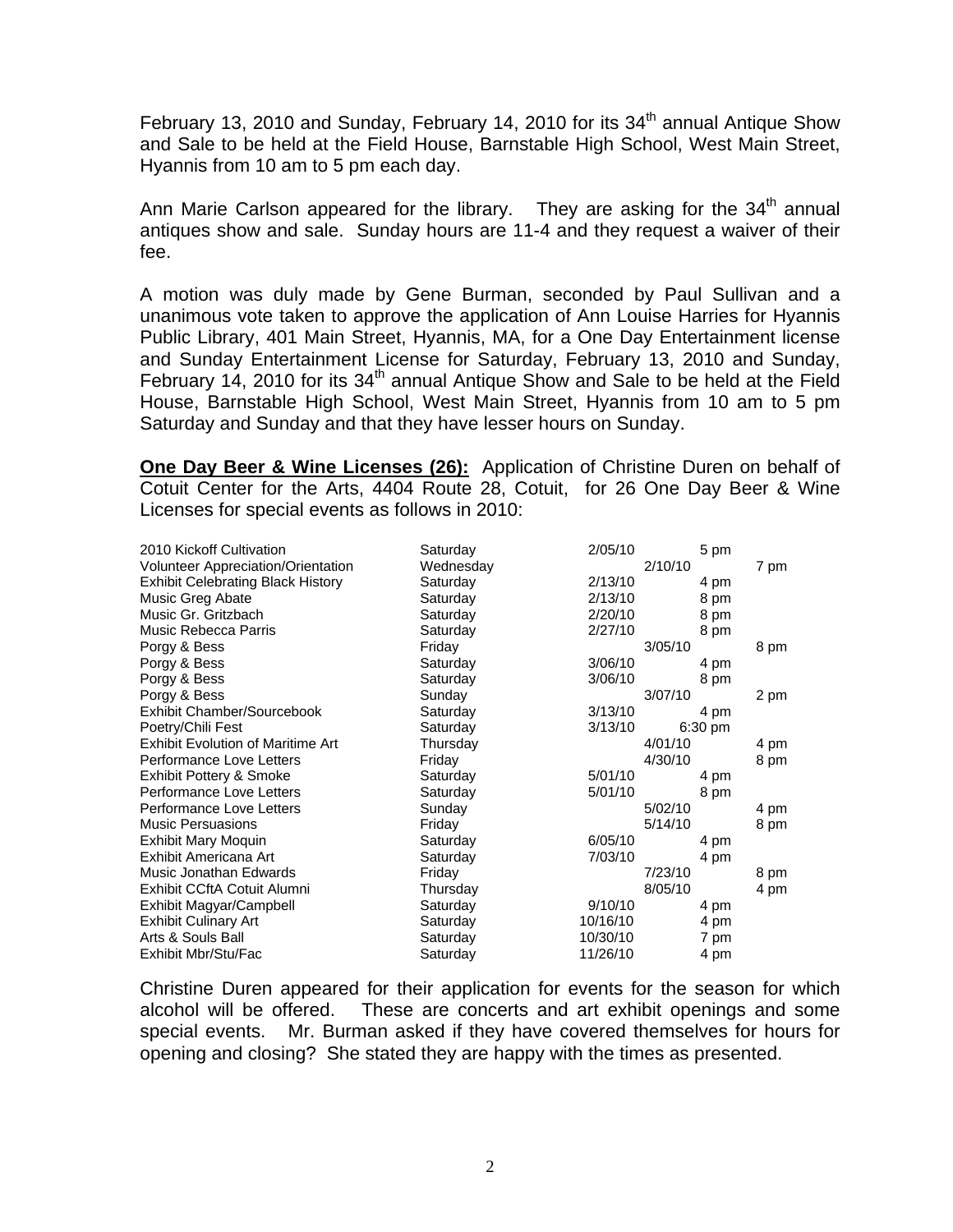A motion was duly made by Gene Burman, seconded by Paul Sullivan and a unanimous vote taken to approve the application of Christine Duren on behalf of Cotuit Center for the Arts, 4404 Route 28, Cotuit, for 26 One Day Beer & Wine Licenses for special events as follows in 2010:

| Saturday  | 2/05/10 | 5 pm                             |      |
|-----------|---------|----------------------------------|------|
| Wednesday |         | 2/10/10                          | 7 pm |
| Saturday  | 2/13/10 | 4 pm                             |      |
| Saturday  | 2/13/10 | 8 pm                             |      |
| Saturday  | 2/20/10 | 8 pm                             |      |
| Saturday  | 2/27/10 | 8 pm                             |      |
| Friday    |         | 3/05/10                          | 8 pm |
| Saturday  | 3/06/10 | 4 pm                             |      |
| Saturday  | 3/06/10 | 8 pm                             |      |
| Sunday    |         | 3/07/10                          | 2 pm |
| Saturday  | 3/13/10 | 4 pm                             |      |
| Saturday  | 3/13/10 | $6:30 \text{ pm}$                |      |
| Thursday  |         | 4/01/10                          | 4 pm |
| Friday    |         | 4/30/10                          | 8 pm |
| Saturday  | 5/01/10 | 4 pm                             |      |
| Saturday  | 5/01/10 | 8 pm                             |      |
| Sunday    |         | 5/02/10                          | 4 pm |
| Friday    |         | 5/14/10                          | 8 pm |
| Saturday  | 6/05/10 | 4 pm                             |      |
| Saturday  | 7/03/10 | 4 pm                             |      |
| Friday    |         | 7/23/10                          | 8 pm |
| Thursday  |         | 8/05/10                          | 4 pm |
| Saturday  | 9/10/10 | 4 pm                             |      |
| Saturday  |         | 4 pm                             |      |
| Saturday  |         | 7 pm                             |      |
| Saturday  |         | 4 pm                             |      |
|           |         | 10/16/10<br>10/30/10<br>11/26/10 |      |

**One Day Wine Only & One Day Entertainment Licenses:** Application of Anna Meagher on behalf of Cape Cod Art Association, 3480 Route 6A, Barnstable, for a One Day Wine Only and One Day Entertainment License for a fundraising event entitled, "A Hot Winters Night" to include live music and a wine tasting, on February 12, 2010 from 7 pm to 10 pm at the center.

Anna Meagher appeared for their event. This is their first, hopefully annual, event for the art gallery. It is a \$20 admission at the door and a bit less before then. Cotuit Liquors will be holding the wine tasting for them.

A motion was duly made by Gene Burman, seconded by Paul Sullivan and a unanimous vote taken to approve the application of Anna Meagher on behalf of Cape Cod Art Association, 3480 Route 6A, Barnstable, for a One Day Wine Only and One Day Entertainment License for a fundraising event entitled, "A Hot Winters Night" to include live music and a wine tasting, on February 12, 2010 from 7 pm to 10 pm at the center.

**New Class II Auto Dealer:** Application of Cape & Island Motors, LLC, d/b/a Cape & Island Motors, 153 Corporation Street, Hyannis, Luis Daniel Xavier, Manager, for a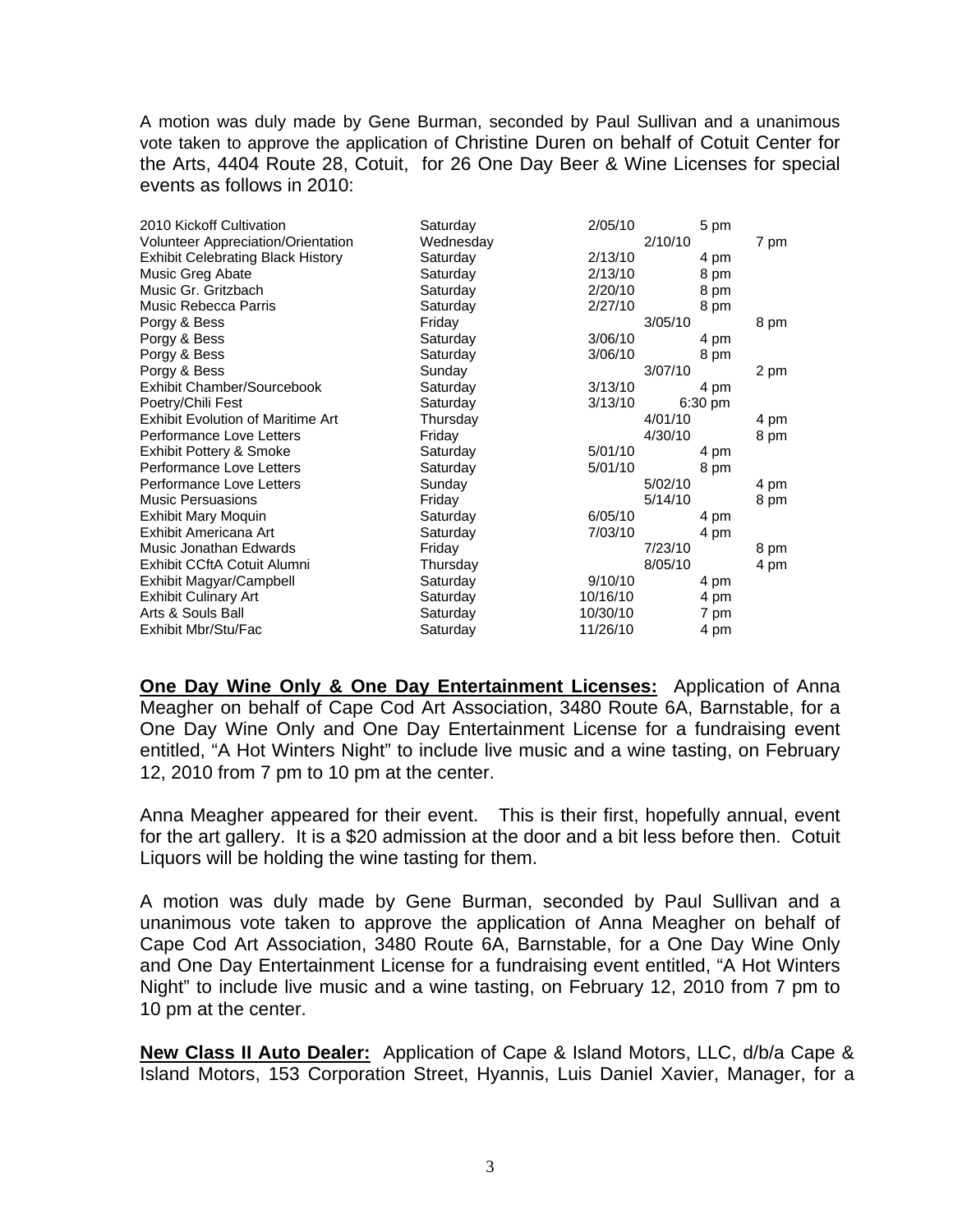new Class II Auto Dealer License, with a maximum of 39 vehicles on the property (determined by Site Plan Review).

"Vinnie" Ferreira appeared for the license. When asked about his experience, he stated he has been with AB Auto Sales at the rotary for 7 years. It used to be a Dunkin Donuts. Mr. Geiler stated the site plan shows considerably less parking spaces than what they are requesting; Mark Soper from the Realty Company appeared with Mr. Ferreira and advised they had submitted a plan to the town (to Site Plan Review it was determined) which was approved at Site Plan showing parking on the hardtopped area. The plan grants a total of 39 parking spaces. The plan will be included with the file.

Officer Maher asked why Mr. Xavier is not here; he was told by Mr. Ferreira he is in Brazil right now. Officer Maher stated that AB Auto Sales is one of the dealers who have been before us for more vehicles than allowed. Mr. Geiler gave the Realtor a copy of OUR plan, which does not show what it needs to show. Mr. Geiler stated we should get the plan from GMD with the number they approved. Mr. Burman asked them to get Site Plan Review to restate the letter with their proper number of spaces. The Realtor will take care of getting us a revised letter. Mr. Sullivan stated he thought we should have a letter signed by the Building Commissioner with a total number of vehicles on the lot; we will have the plan signed by him.

A motion was duly made by Gene Burman, seconded by Paul Sullivan and a unanimous vote taken to approve the application of Cape & Island Motors, LLC, d/b/a Cape & Island Motors, 153 Corporation Street, Hyannis, Luis Daniel Xavier, Manager, for a new Class II Auto Dealer License, with a total of 39 vehicles on the property provided subject to our receipt of Site Plan Review letter and plan showing those vehicles.

**Change of Manager:** Application of Outback New England I Limited Partnership. d/b/a Outback Steakhouse, 1070 Iyannough Road, Hyannis, MA, Christina Jacobs, Manager for a **Change of Manager** on its All Alcohol Common Victualler License to Justin Daniel Schwarz.

Justin Daniel Schwarz was at Outback since 2001 as server. He has traveled with the company and recently was promoted to Manager for Hyannis.

A motion was duly made by Gene Burman, seconded by Paul Sullivan and a unanimous vote taken to approve the application of Outback New England I Limited Partnership. d/b/a Outback Steakhouse, 1070 Iyannough Road, Hyannis, MA, Christina Jacobs, Manager for a **Change of Manager** on its All Alcohol Common Victualler License to Justin Daniel Schwarz.

**New Common Victualler License:** Application of Sabino C. Barroso and Francisco Lucas Oliveira, d/b/a Cape Cod Wings & Pizza, 700 Yarmouth Road, Hyannis, MA, Sabino Barroso, Manager, for a new Common Victualler License.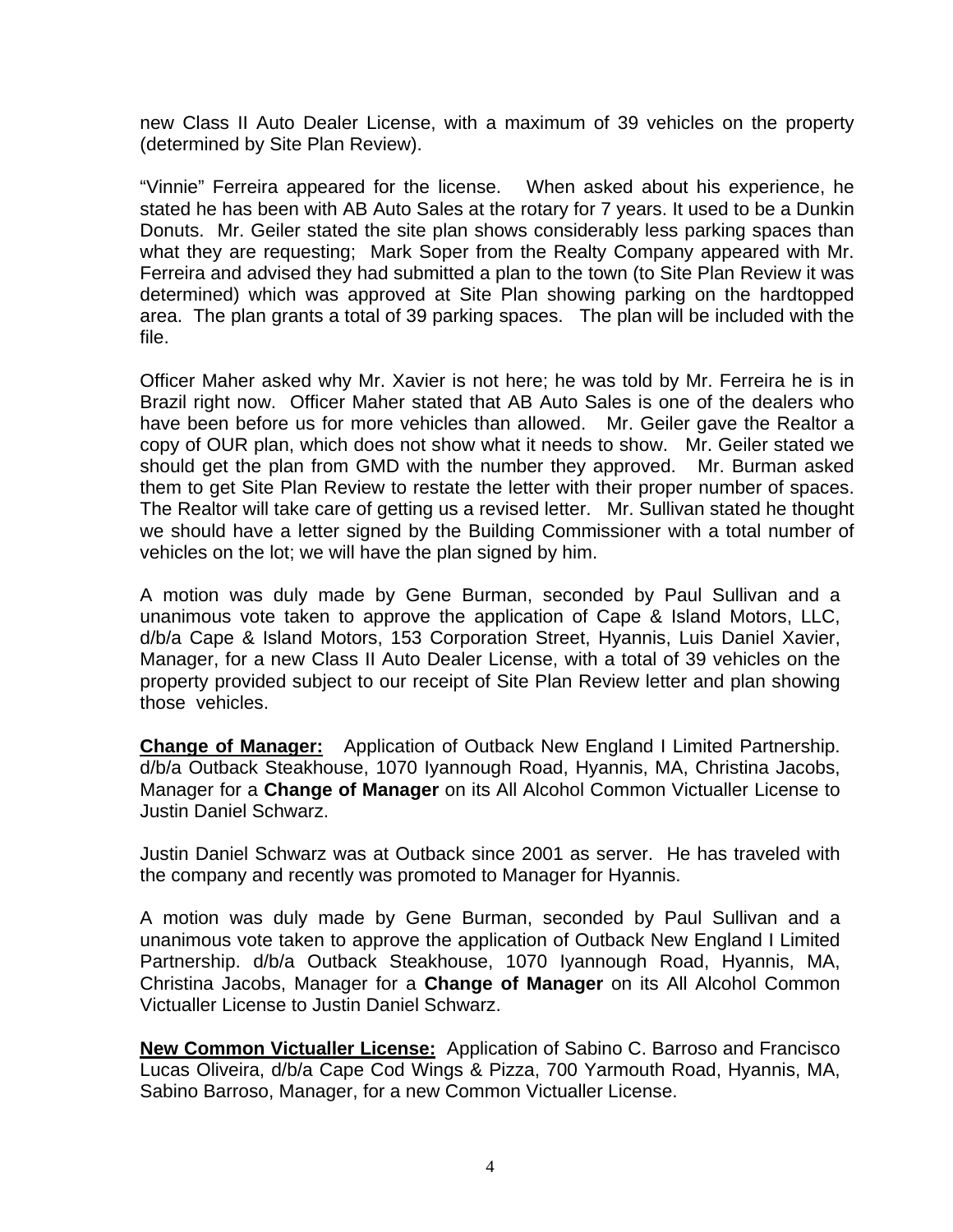Mr. Barroso and Mr. Oliveira appeared for this request. This used to be Willow Pizza. They have leased the premises. It is in the strip mall on Yarmouth Road – Rosario property.

Dennis Carlin came forward as owner of DJ's Wings. For 15 years he was at that property and was subject to only having 7 seats because of zoning and the health department – he stayed there for all that time with only 7 seats. He wanted to make sure this stayed at 7 seats.

A motion was duly made by Gene Burman, seconded by Paul Sullivan and a unanimous vote taken to approve the application of Sabino C. Barroso and Francisco Lucas Oliveira, d/b/a Cape Cod Wings & Pizza, 700 Yarmouth Road, Hyannis, MA, Sabino Barroso, Manager, for a new Common Victualler License for a maximum of 7 seats.

**Change of Manager:** Application of TGI Friday's, Inc., d/b/a TGI Friday's, 769 Iyannough Road (Cape Cod Mall), Hyannis, MA, Donald James Raymond, Manager, holding an annual All Alcohol Common Victualler License, for a **Change of Manager**  on its All Alcohol Common Victualler License to Teresa Coppinger.

Al DiNapoli, Esq. appeared for TGI Friday's. He stated that Ms. Coppinger has been with this restaurant since 2002. They believe she would be appropriate to put on as Manager of record for our license.

A motion was duly made by Gene Burman, seconded by Paul Sullivan and a unanimous vote taken to approve the application of TGI Friday's, Inc., d/b/a TGI Friday's, 769 Iyannough Road (Cape Cod Mall), Hyannis, MA, Donald James Raymond, Manager, holding an annual All Alcohol Common Victualler License, for a **Change of Manager** on its All Alcohol Common Victualler License to Teresa Coppinger.

**Class I Auto Dealer Change of d/b/a:** Application of Ford of Hyannis, Inc., d/b/a Ford of Hyannis, 332 Falmouth Road, Hyannis, James E. Balise, Manger, for a new d/b/a for its Class I Auto Dealer License, Balise Ford.

James E. Balise, Jr., appeared for this application. Mr. Geiler stated the application is for a change of d/b/a. He then stated there are 5 separate properties, all of which are being used for the business. It would make sense to include all the locations on the license. The current license only has the lot as Falmouth Road. He would also like to change the records at the Registry. The properties apparently did not get added, and he suggested they recognize the change of Directors as well. The Town actually has the address of the showroom as #322 – he suggested they address this with the Town Engineering Dept. as they have it as 322 and Balise has it as 332. He does not believe it needs to be corrected right now, but does with Engineering. Mr. Burman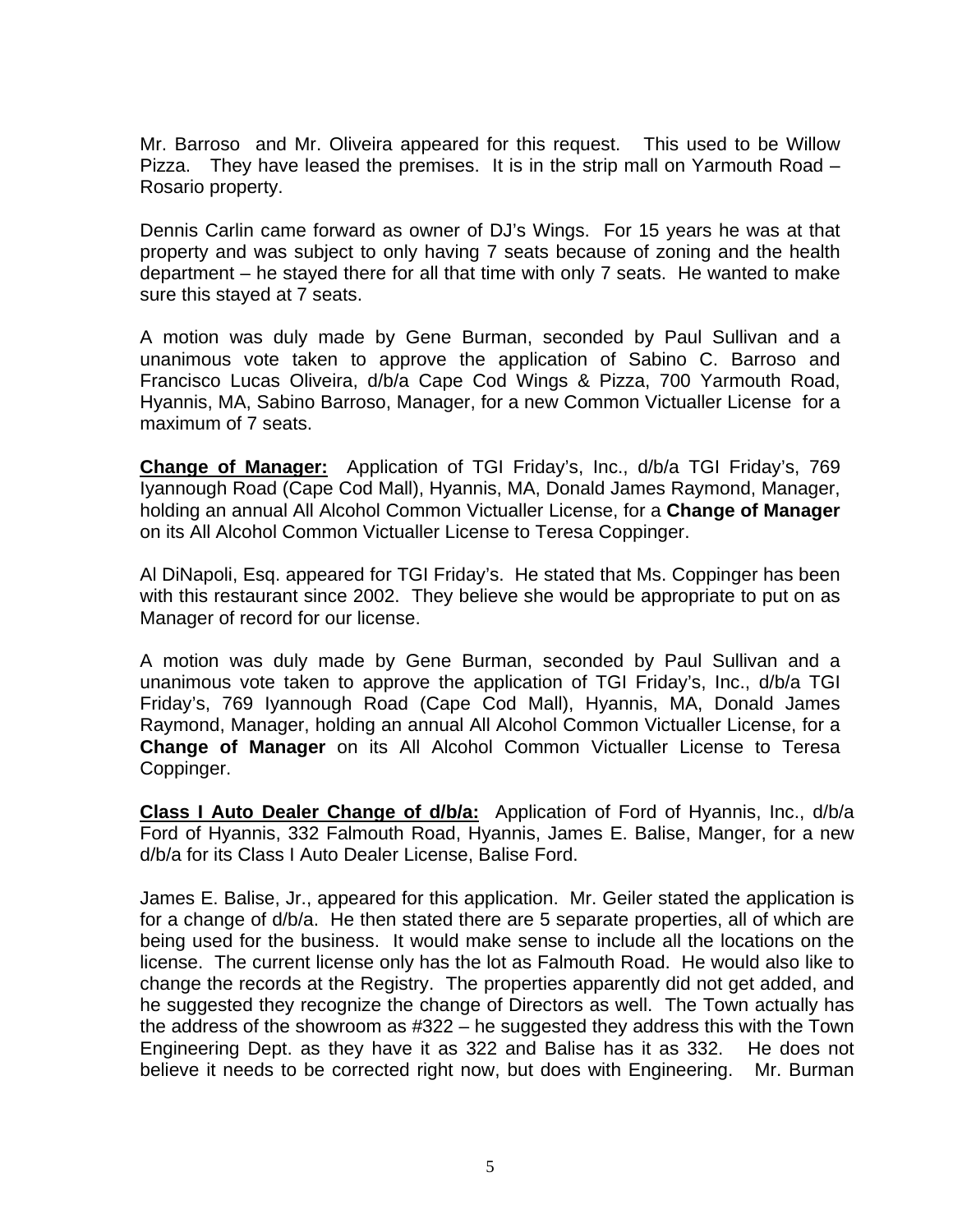asked if they should use Map and Parcels or street numbers? Mr. Geiler stated if we give both it would cover us.

Mr. Burman asked about the total number of vehicles we want to use for the location. Mr. Balise stated they will be before us shortly because of the car wash and will submit a Site Plan at that time and determine the number of vehicles.

A motion was duly made by Gene Burman, seconded by Paul Sullivan and a unanimous vote taken to approve the application of Ford of Hyannis, Inc., d/b/a Ford of Hyannis, 332 Falmouth Road, 20, 32, 45, & 57 Corporation Street, and 574 Bearses Way, Hyannis (Map 293 Parcels 010, 011, 012, 027, 028 & 047), James E. Balise, Manger, for a new d/b/a for its Class I Auto Dealer License, Balise Ford.

**Show Cause Hearing:** Show Cause Hearing for Cape Cod Precious Gems & Coins, 48 Iyannough Road, Hyannis, MA, Carl Marchetti, Manager, for revocation of its Junk Dealer License as a result of information presented to the Licensing Authority by Detective Sgt. John Murphy of the Barnstable Police Department at the December 7, 2009 Licensing Authority Hearing for failure to comply with the Town of Barnstable Rules and Regulations under Chapter 502 regarding non-reporting of items purchased for sale, that it purchased items which appear on a list of stolen property, and a determination that Mr. Marchetti is an improper person to hold a Junk Dealer License, to show cause why its Junk Dealer License should not be permanently revoked.

A letter was received from Mr. Marchetti's attorney requesting another continuance to our March 29, 2010 hearing.

Mr. Hoxie stated the request was made for legitimate purposes and the police department has assented to the continuance provided the business remain closed and it should be continued to March 29, 2010.

Another motion was duly made by Paul Sullivan, seconded by Gene Burman and a unanimous vote taken to continue the suspension of the business until the Show Cause Hearing.

**Show Cause Hearing:** Show Cause Hearing on Mallory Dock, 477 Yarmouth Road, Hyannis, MA, Mario B. Mere, Manager, as a result of a complaint received from the Town of Barnstable Health Department that it is in violation of Board of Health regulations in that it does not have a valid 2010 Food Service Permit or valid 2010 rental housing permit, and had not provided access for Board of Health required inspections, to determine whether or not the Common Victualler All Alcohol License issued for 2010 should be modified, suspended or revoked.

Mr. Hoxie read aloud the Notice of Hearing. He then asked those who were prepared to testify to raise their hands. Jerry Nicolosi (for The Mallory Dock), and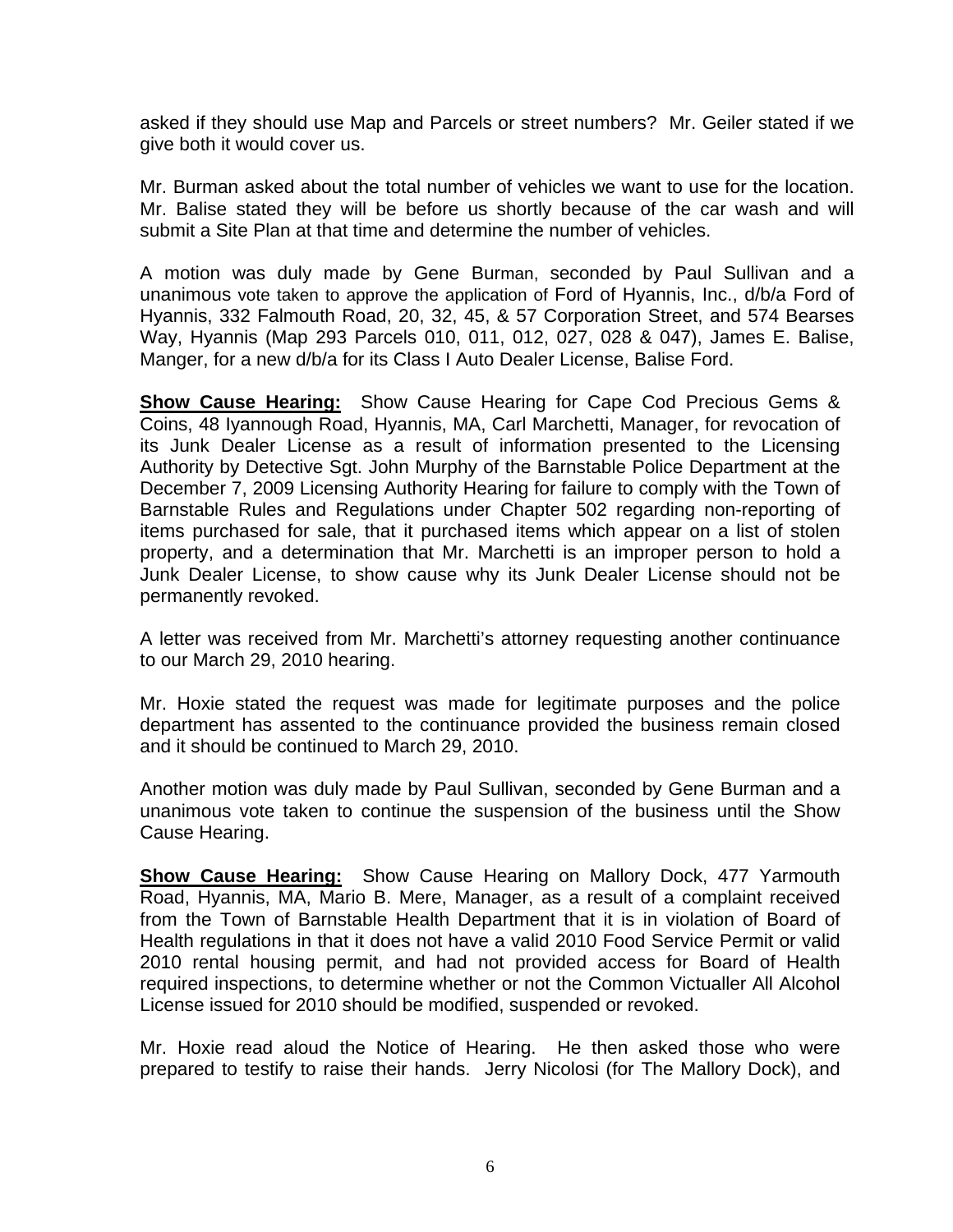Timothy O'Connell, Board of Health, and Gil Wood, property owner, raised their hands and were sworn in.

Jerry Nicolosi, represented himself as the Assistant Manager for Mallory Dock. Mr. Geiler asked where Mario was. Mr. Nicolosi stated Mario is in Florida.

Mr. Hoxie called the Board of Health first. Tim O'Connell stated that he had gone to Mallory Dock to inspect with Donna Miorandi. She had had a problem getting in to Mallory Dock because their hours are after our business hours. He stated there was only 1 Serv Safe person there – they are required to have need two. The hood system sticker was not there. There was a thermostat non-functioning; dishwasher broken. Hand sink is not hands free. Walkin cooler in bad shape, but they are not using that. Sink in other area is not great but is not a critical violation. Flooring needs to be replaced. He stated that was at the bar. Mr. O'Connell then conducted inspections of the apartments. There are four. Each had violations which need to be corrected as follows:

Apartment #4 – 105 CMR 410.351: Owner's Installation and Maintenance Responsibilities: Shower in poor condition due to chipping finish, plastic around lower half which indicates it is leaking and observed rot within walls holding shower in place. 105 CMR 410.100 – Kitchen Facilities: There is not a stove and oven provided within the unit for cooking purposes. 105 CMR 410.482: Smoke detectors: There was not a functioning smoke detector within the unit.

Apartment # 3 – 105 CMR 410.500: Owner's Responsibility to Maintain Structural Elements: Ceilings near the entrance to the bathroom and within the bedroom were observed to be in need or repair due to previous water leak. 105 CMR 410.351: Owner's Installation and Maintenance Responsibilities: Shower in poor condition due to chipping finish, wood studs holding unit in place and cracks filled with pervious material (spray foam). 105 CMR 410.100 – Kitchen Facilities: There is not a stove and oven provided within unit for cooking purposes. 105 CMR 410.482: Smoke Detectors: There was not a functioning smoke detector within the unit.

Apartment #1 – 105 CMR 410.500: Owner's Responsibility to Maintain Structural Elements: Ceilings within the bedroom and living room were not finished (needs to be painted) and had chipping and pealing paint. 105 CMR 410.482: Smoke Detectors: There was not a functioning smoke detector within the unit.

Apartment #2 passed the inspection. The owner Gilbert Wood is ultimately responsible for those. They had 24 hours to deal with the missing smoke detectors. Mr. Wood is in the process of taking care of the violations, but stated he has not had access to these apartments. Tim O'Connell stated that by law he is required to notify the fire department. He stated that none of the other offenses are condemnable offenses.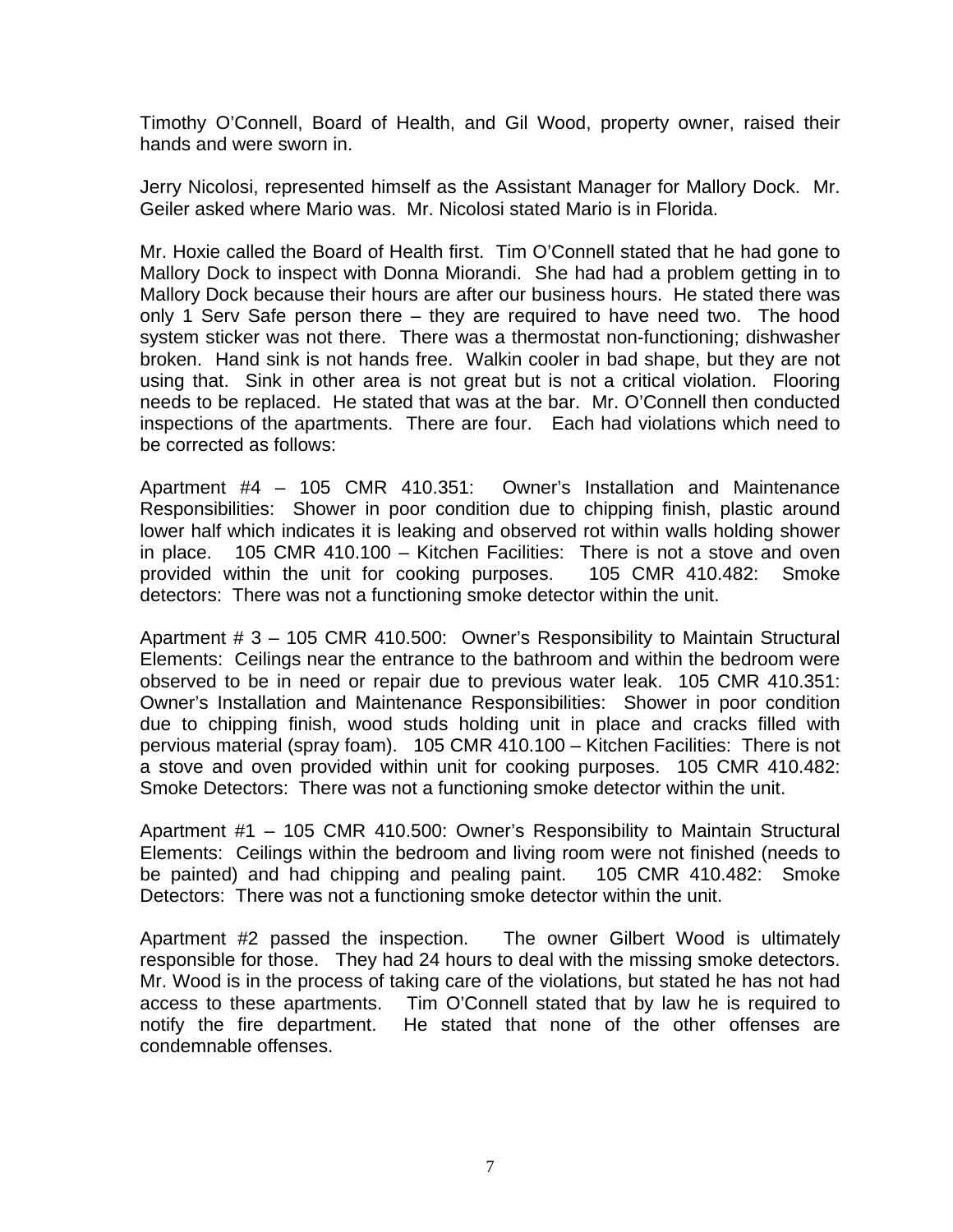Mr. O'Connell stated the one critical offense was the dishwasher in the restaurant. Mr. Burman asked if the apartments are occupied – he stated they are. He also stated that the restaurant is open and operating. Evidently they do not have a current Food Service Permit, because Health Inspectors could not get in to inspect and get them the permit. Donna Miorandi, the Health inspector for this property, was out sick and could not attend the hearing. Mr. O'Connell stated that the apartments also do not have the required rental permit from the Health Department, which they can get if they fix the violations.

Mr. Burman asked what the timeframe is to correct…he was told 24 hours for smoke detectors and 30 days (from January  $28<sup>th</sup>$ ) for the other violations. They have to answer to the Fire Department for the smoke detectors. The Fire Department has not notified Health that it has been corrected.

Mr. Wood appeared as the building owner. He stated that he has not seen Mario Mere in the building for the last 3 years. He himself has never been in the building apartments for 12 years – they were supposed to be taken care of by Mario Mere. He stated that Mallory Dock is not paying all of the restaurant rent. He informed the Board that they do not have a lease. Mr. Wood has been verbally trying to get them to repair the building, which had been part of their agreement for occupying the premises. Mr. Wood stated he has no access to the apartments. The tenants go through Jerry – at the restaurant. They have never had a lease in 12 years.

Mr. Hoxie stated our license is over the alcohol premises, not the apartments. Mr. Wood is asking that the license be revoked if they need a lease, as they do not have one.

Mr. Burman asked Mr. Nicolosi if he had any comments. He was speechless. He stated he has done his best to work with Mr. Wood. Mr. Hoxie asked when the last time he saw Mr. Mere was; he stated that he saw him at the beginning of January. He was there from the end of December to January…will be back in April. They are closed Mondays. Their hours are 6 pm to 1 am. Mr. Nicolosi is "working" manager. He stated Donna Miorandi told him she left a card with regard to an inspection – they did not get the card. He then said that as soon as she reached him, he made arrangements for her to get in.

Mr. Hoxie asked what the Manager has asked him to do with regard to this situation – Mr. Nicolosi said he was advised he should do the best he could and if it did not work to look for another location. Mr. Hoxie asked what was done with smoke detectors in the apartments; Mr. Nicolosi said he gave one to each tenant. He did not know if they had been installed.

Officer Maher asked when they last served food at Mallory Dock – he stated Sunday. Officer Maher asked what they serve; he stated it is hotdogs, etc. Officer Maher asked if he has a record of the food sales. Mr. Nicolosi stated he does – and it is \$15 to \$100 per week.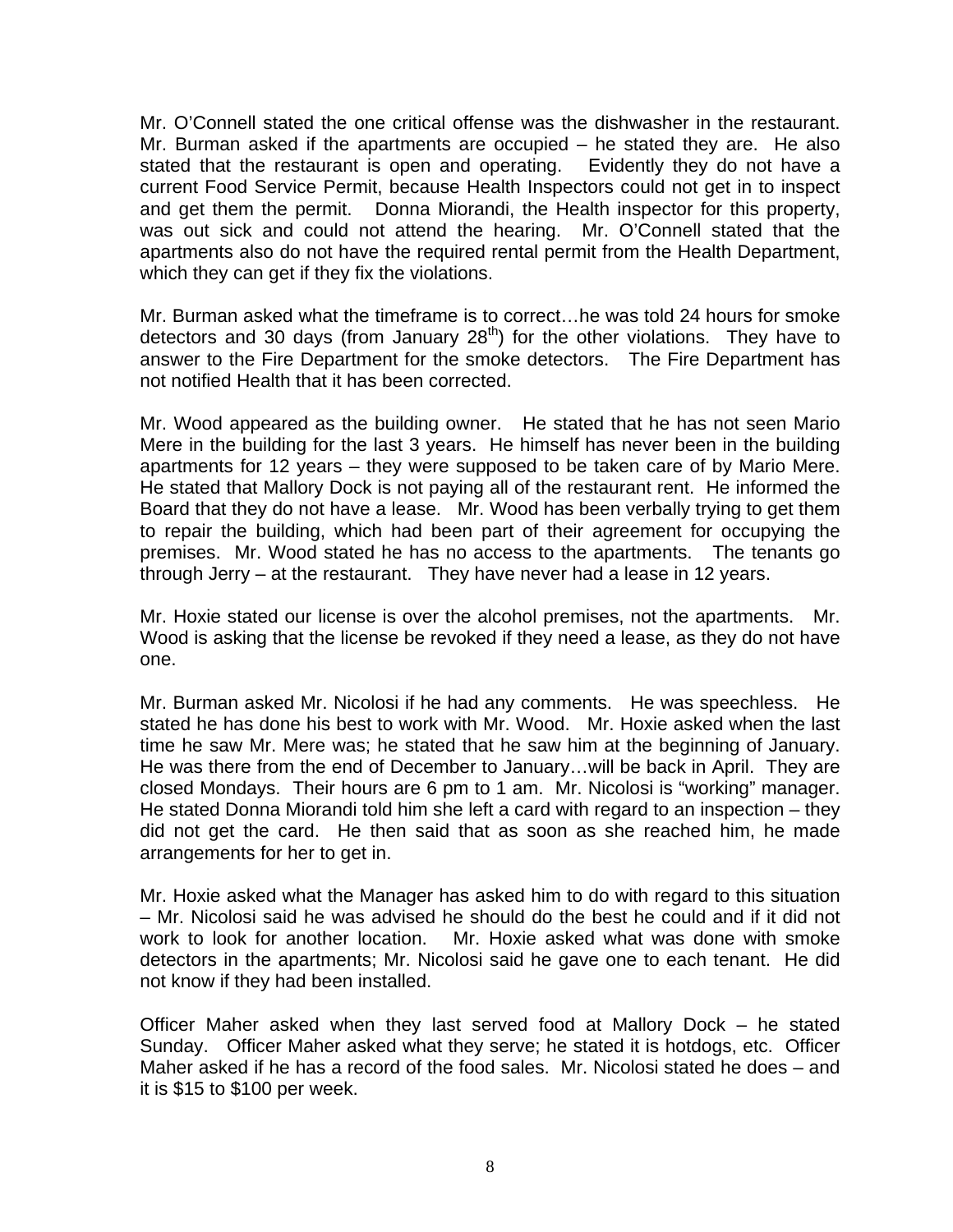Mr. Geiler asked who is paying the bills – Mr. Nicolosi stated he is; Mr. Geiler asked with what? He stated with the restaurant receipts. Mr. Burman asked where the rent is, if he says it was paid. Mr. Wood stated a while back they started at \$3500 and was lowered to \$2500; then to a weekly fee. They then cut down to \$600 on Mondays, sometimes not paid until Fridays. In the last 15 months he has only received \$18,000, and that only by sending someone over there several times per week to collect it.

Mr. Sullivan asked why he did not evict? Mr. Wood stated they were also supposed to maintain the building. Mr. Wood has redone the roof with his own funds. He stated he had tried to work with the Mallory Dock people because they wanted to stay there. Mr. Sullivan asked again why he does not just evict. He stated his original purchase of that property was to expand his nextdoor business in future. It used to be a successful business. He has had no contact with Mario Mere in 1-1/2 years. Mr. Hoxie wondered aloud that if he was back in April, he should get hold of him then.

Mr. Hoxie stated we have an absent licensee, no lease, no food permit, and Mr. Geiler stated in addition the current license is issued to Mere and it is illegal for anybody else to utilize that license – to purchase alcohol, to pay employees, illegal to operate without 2 serv safe certified people and without the food service permit. It appears that anything that can go wrong has in this place. He said what matters now is that the license was issued to Mario Mere many years ago and he apparently is not in control of the property. It also concerned Mr. Geiler that there is a restaurant without an operable dishwasher and also refrigerator which does not work. None of these things are to the best interest of the town. He thinks we should take action until we see that Mr. Mere is operating it, maintaining it, or there is a transfer to someone else legally, with a lease. He stated that this is a very comprehensive responsibility – and the responsibility is not being met.

Mr. Nicolosi stated that when the Health Inspector was there she said the other refrigerator and freezer are o.k. Mr. Geiler stated that when a dishwasher does not work at a restaurant it is fixed or replaced. Mr. Nicolosi stated that there was someone coming in to fix it, but then all this started. Mr. Wood stated the flooring is rotting; the roof started leaking which caused this. The tenant was supposed to repair all this and maintain the property. Mr. Burman asked if it were Mr. Wood's desire it be revoked. Mr. Wood said that it was.

Mr. Burman proposed findings that this particular Show Cause Hearing was properly posted and advertised, the Licensee was properly notified by personal service and all the testimony heard today is credible. His findings include no food service permit, licensee absent, no valid lease. Mr. Sullivan seconded the findings. A unanimous vote was taken that the findings be adopted.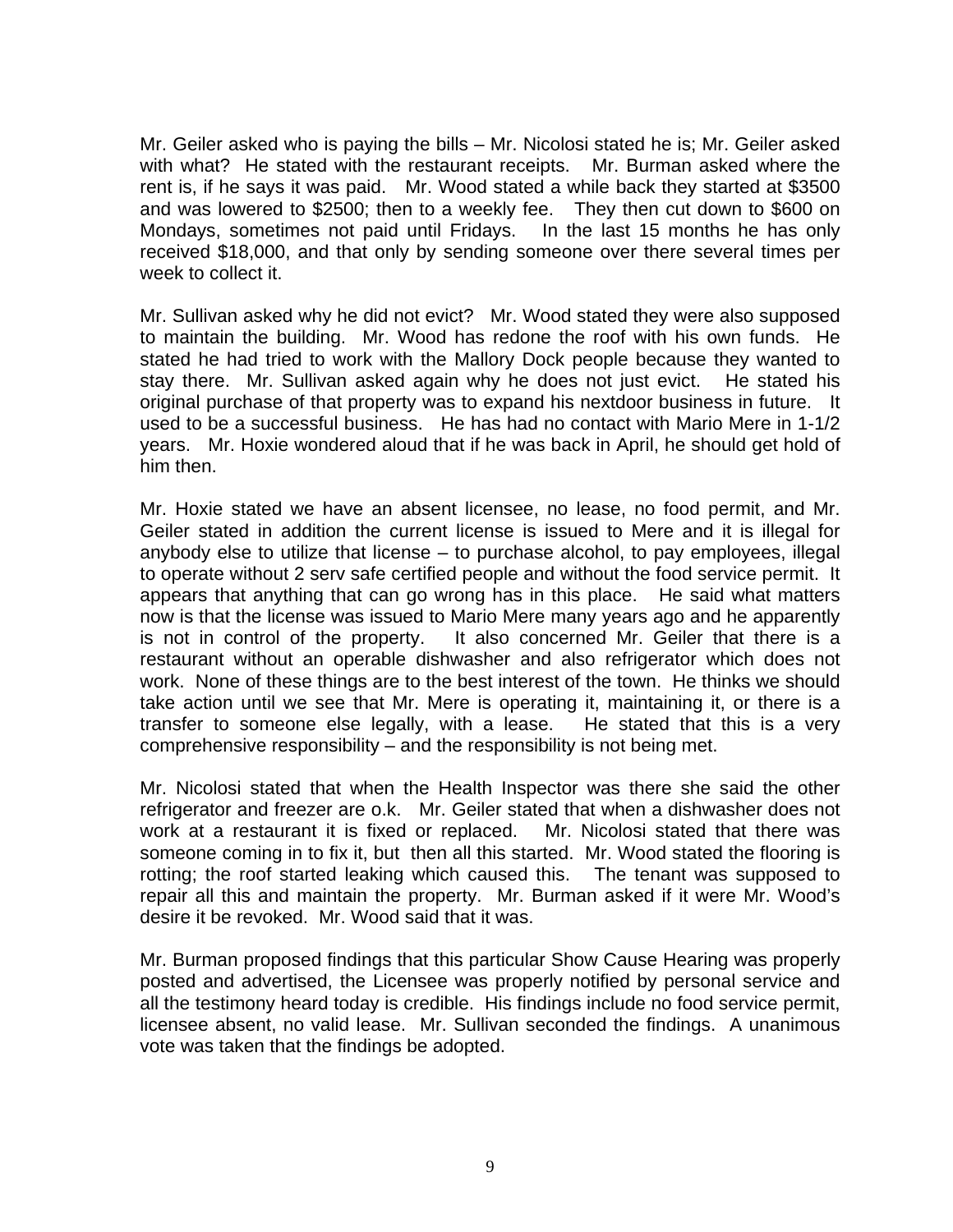Mr. Burman proposed a guilty finding as charged on all counts against the restaurant. Mr. Sullivan seconded the proposal and a unanimous vote was taken for guilty findings that Mallory Dock, 477 Yarmouth Road, Hyannis, MA, Mario B. Mere, Manager, is in violation of Board of Health regulations in that it does not have a valid 2010 Food Service Permit or valid 2010 rental housing permit, and had not provided access for Board of Health required inspections, that it has an absent Manager and no lease for the licensed premises.

A motion was duly made by Mr. Burman that the license be revoked immediately. Mr. Sullivan seconded that motion. The vote was unanimous to revoke the annual all alcohol common victualler license of C. C. Gama Corp., d/b/a The Mallory Dock, 477 Yarmouth Road, Hyannis, MA, Mario Mere, Manager.

Ms. Ade asked if the liquor license fee for the year, which was just paid in cash a week ago, should be partly refunded. Mr. Geiler stated we will wait to hear from Mr. Mere on that. He also requested that the police department pick up the license immediately.

## **Business Meeting:**

Develop a simple review process to release Executive Session Minutes. Christine Ade suggested a quarterly review be placed on the agenda for February, May, August and November.

Mr. Geiler stated we recently received notice from the Clerk's Office that several boards had Executive Session Minutes which had not been released. He said that there are several Licensing Authority Executive Session Minutes packages over several years that are still sealed and not open to the public. It sometimes takes a long time to get through court appeals, legal review, etc. These were never brought forward, probably because after a couple of years time they were forgotten. He stated there were sessions in 1998 which may or may not have been held; the minutes for those could not be found.

Mr. Hoxie asked that the Board vote to release to the public the following Executive Session Minutes: 4/2/07, 5/5/08, 8/11/08, 9/18/08 and historic Executive Session Minutes dated 1/31/00, 4/10/00 & 7/31/00.

The motion was made by Gene Burman, seconded by Mr. Sullivan and a unanimous vote taken to approve the quarterly review.

However, Mr. Sullivan requested that he at least see these minutes before voting to release them.

It was then decided that at next meeting to have the Board read into record the minutes they will release.